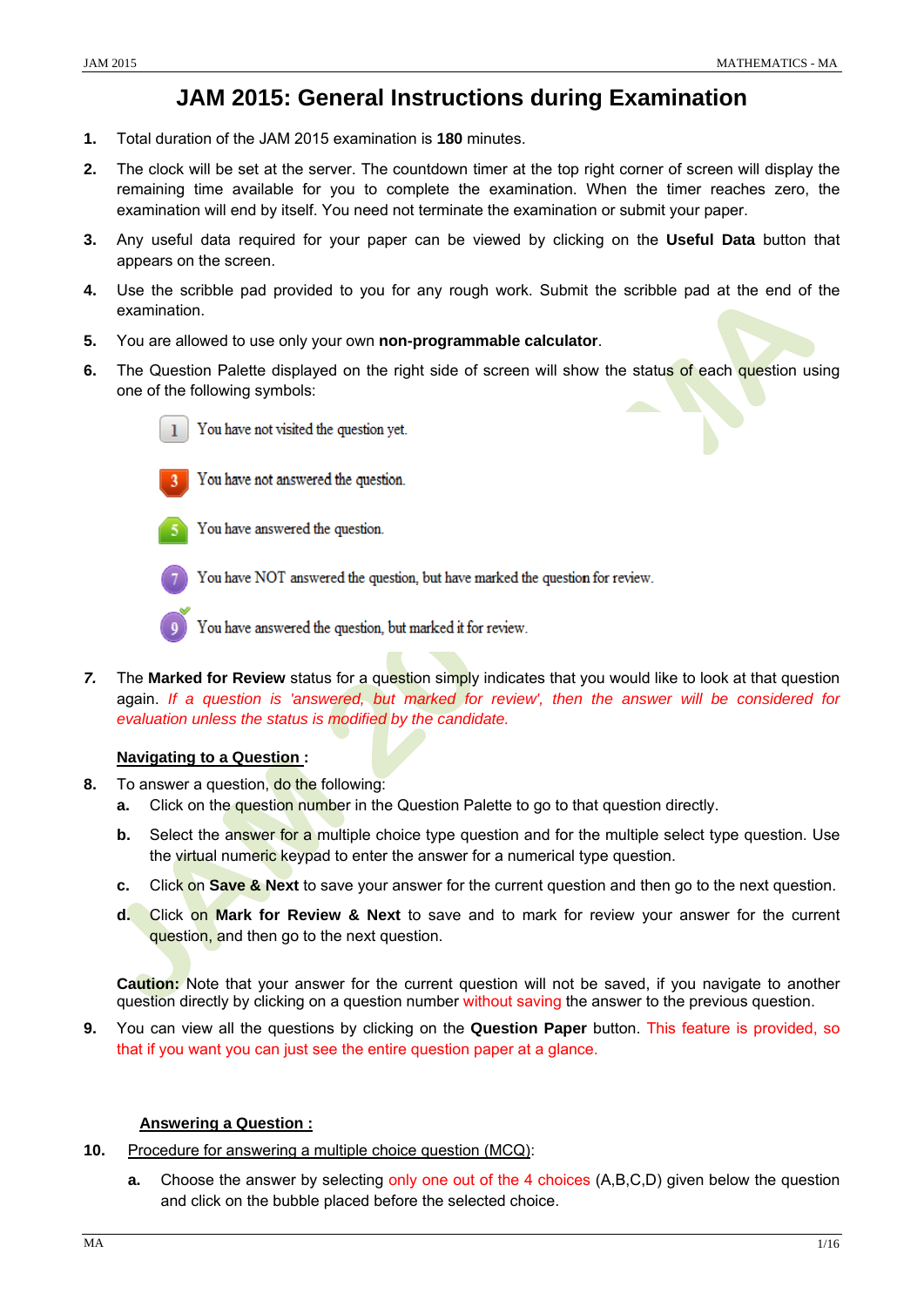- **b.** To deselect your chosen answer, click on the bubble of the selected choice again or click on the **Clear Response** button.
- **c.** To change your chosen answer, click on the bubble of another choice.
- **d.** To save your answer, you MUST click on the **Save & Next** button.
- **11.** Procedure for answering a multiple select question (MSQ):
	- **a.** Choose the answer by selecting one or more than one out of the 4 choices (A,B,C,D) given below the question and click on the checkbox(es) placed before each of the selected choice (s).
	- **b.** To deselect one or more of your selected choice(s), click on the checkbox(es) of the choice(s) again. To deselect all the selected choices, click on the **Clear Response** button.
	- **c.** To change a particular selected choice, deselect this choice that you want to change and click on the checkbox of another choice.
	- **d.** To save your answer, you MUST click on the **Save & Next** button.
- **12.** Procedure for answering a numerical answer type (NAT) question:
	- **a.** To enter a number as your answer, use the virtual numerical keypad.
	- **b.** A fraction (e.g. -0.3 or -.3) can be entered as an answer with or without '0' before the decimal point. As many as four decimal points, e.g. 12.5435 or 0.003 or -932.6711 or 12.82 can be entered.
	- **c.** To clear your answer, click on the **Clear Response** button.
	- **d.** To save your answer, you MUST click on the **Save & Next** button.
- *13.* To mark a question for review, click on the **Mark for Review & Next** button. *If an answer is selected (for MCQ and MSQ types) or entered (for NAT) for a question that is* **Marked for Review***, that answer will be considered in the evaluation unless the status is modified by the candidate.*
- 14. To change your answer to a question that has already been answered, first select that question and then follow the procedure for answering that type of question as described above.
- **15.** Note that ONLY those questions for which answers are *saved* or *marked for review after answering*  will be considered for evaluation.

## **Choosing a Section :**

- **16.** Sections in this question paper are displayed on the top bar of the screen. All sections are compulsory.
- **17.** Questions in a section can be viewed by clicking on the name of that section. The section you are currently viewing will be highlighted.
- **18.** To select another section, simply click the name of the section on the top bar. You can shuffle between different sections any number of times.
- **19.** When you select a section, you will only be able to see questions in this Section, and you can answer questions in the Section.
- **20.** After clicking the **Save & Next** button for the last question in a section, you will automatically be taken to the first question of the next section in sequence.
- **21.** You can move the mouse cursor over the name of a section to view the answering status for that section.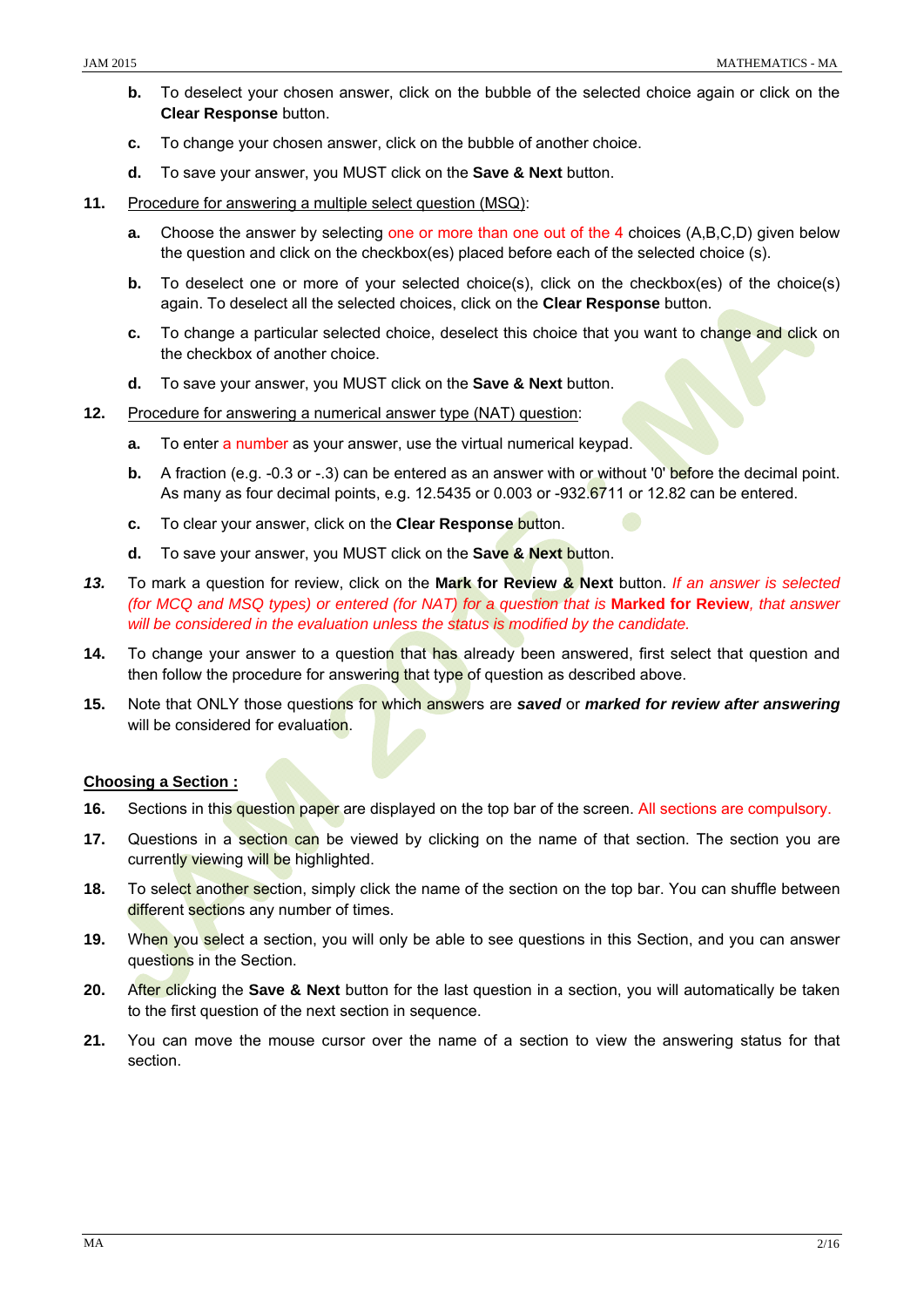## **JAM 2015 Examination**

#### **MA: Mathematics**

## *Duration*: **180 minutes** *Maximum Marks*: **100**

## **Read the following instructions carefully.**

- **1.** To login, enter your Registration Number and Password provided to you. Kindly go through the various coloured symbols used in the test and understand their meaning before you start the examination.
- **2.** Once you login and after the start of the examination, you can view all the questions in the question paper, by clicking on the **Question Paper** button in the screen.
- **3.** This test paper has a total of 60 questions carrying 100 marks. The entire question paper is divided into three **sections, A, B** and **C**. All sections are compulsory. Questions in each section are of different types.
- **4. Section A** contains **Multiple Choice Questions (MCQ)**. Each MCQ type question has four choices out of which only one choice is the correct answer. This section has 30 Questions and carry a total of 50 marks.  $Q.1 - Q.10$  carry 1 mark each and Questions  $Q.11 - Q.30$  carry 2 marks each.
- **5. Section B** contains **Multiple Select Questions (MSQ)**. Each MSQ type question is similar to MCQ but with a difference that there may be one or more than one choice(s) that are correct out of the four given choices. The candidate gets full credit if he/she selects all the correct choices only and no wrong choices. This section has 10 Questions and carry  $2$  marks each with a total of 20 marks.
- **6. Section C** contains **Numerical Answer Type (NAT)** questions. For these NAT type questions, the answer is a real number which needs to be entered using the virtual numerical keypad on the monitor. No choices will be shown for these type of questions. This section has 20 Questions and carry a total of 30 marks.  $Q.1 - Q.10$  carry 1 mark each and Questions  $Q.11 - Q.20$  carry 2 marks each.
- **7.** Depending upon the JAM test paper, there may be useful common data that may be required for answering the questions. If the paper has such useful data, the same can be viewed by clicking on the **Useful Data** button that appears at the top, right hand side of the screen.
- **8.** The computer allotted to you at the examination centre runs specialized software that permits only one choice to be selected as answer for multiple choice questions using a mouse, one or more than one choices to be selected as answer for multiple select questions using a mouse and to enter a suitable number for the numerical answer type questions using the virtual numeric keypad and mouse.
- **9.** Your answers shall be updated and saved on a server periodically and also at the end of the examination. The examination will **stop automatically** at the end of **180 minutes**.
- **10.** Multiple choice questions (Section-A) will have four choices against A, B, C, D, out of which only **ONE**  choice is the correct answer. The candidate has to choose the correct answer by clicking on the bubble ( $\circ$ ) placed before the choice.
- **11.** Multiple select questions (Section-B) will also have four choices against A, B, C, D, out of which **ONE OR MORE THAN ONE** choice(s) is /are the correct answer. The candidate has to choose the correct answer by clicking on the checkbox  $\Box$ ) placed before the choices for each of the selected choice(s).
- **12.** For numerical answer type questions (Section-C), each question will have a numerical answer and there will not be any choices**. For these questions, the answer should be entered** by using the mouse and the virtual numerical keypad that appears on the monitor.
- **13.** In all questions, questions not attempted will result in zero mark. In **Section A** (MCQ), wrong answer will result in **NEGATIVE** marks. For all 1 mark questions, 1/3 marks will be deducted for each wrong answer. For all 2 marks questions, 2/3 marks will be deducted for each wrong answer. In **Section – B** (MSQ), there is **NO NEGATIVE** and **NO PARTIAL** marking provisions. There is **NO NEGATIVE** marking in **Section – C** (NAT) as well.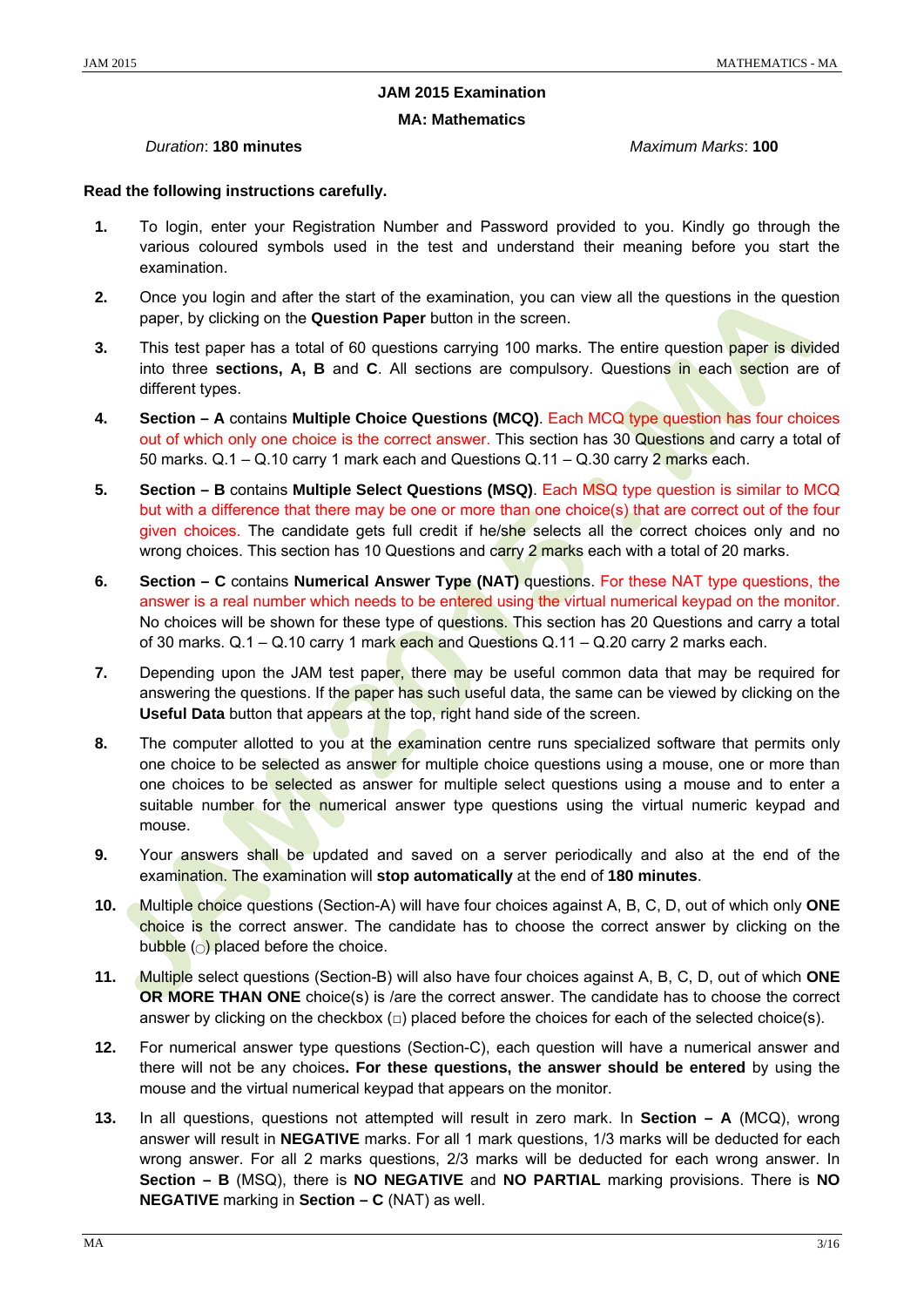- **14. Non-programmable calculators** are allowed but sharing of calculators is not allowed.
- **15.** Mobile phones, electronic gadgets other than calculators, charts, graph sheets, and mathematical tables are **NOT** allowed in the examination hall.
- **16.** You can use the scribble pad provided to you at the examination centre for all your rough work. The scribble pad has to be returned at the end of the examination.

## **Declaration by the candidate:**

"I have read and understood all the above instructions. I have also read and understood clearly the instructions given on the admit card and shall follow the same. I also understand that in case I am found to violate any of these instructions, my candidature is liable to be cancelled. I also confirm that at the start of the examination all the computer hardware allotted to me are in proper working condition".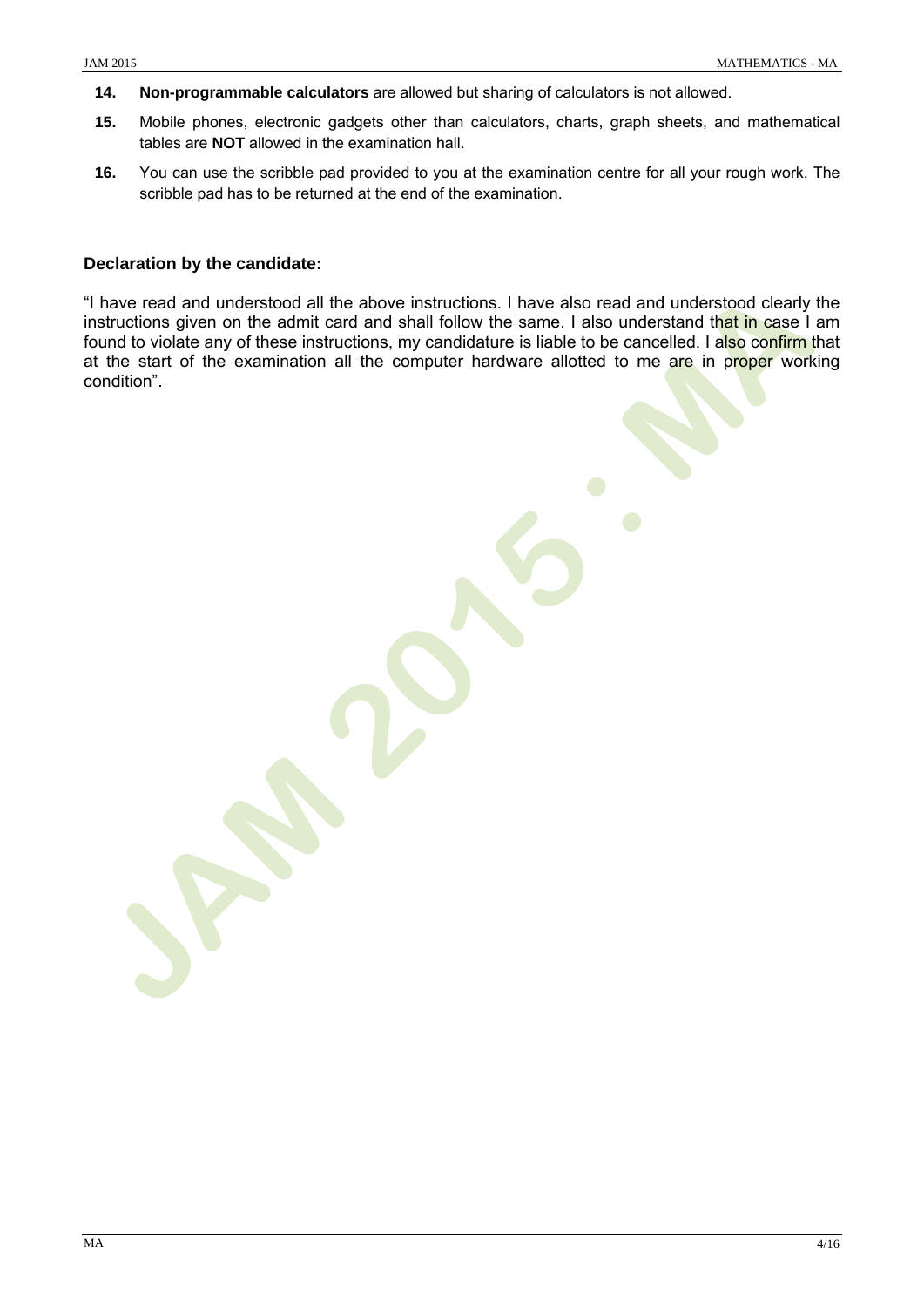## **Notation**

- $N$  The set of natural numbers =  $\{1,2,3,...\}$
- $\mathbb Z$  The set of integers
- ℚ The set of rational numbers
- R The set of real numbers
- ԧ The set of complex numbers
- $S_n$  The group of permutations of *n* distinct symbols
- $\mathbb{Z}_n$  The group of integers modulo n
- $M_n(\mathbb{R})$  The vector space of  $n \times n$  real matrices
- $\hat{i}, \hat{j}, \hat{k}$  Standard mutually orthogonal unit vectors
- *i* Imaginary number  $\sqrt{-1}$
- $\overline{a}$  Complex conjugate of  $\overline{a}$
- $\overline{A}$  Complex conjugate of matrix A
- $A^T$  Transpose of matrix A
- ∅ Empty set
- sup supremum
- inf infimum
- $y'$  Derivative of y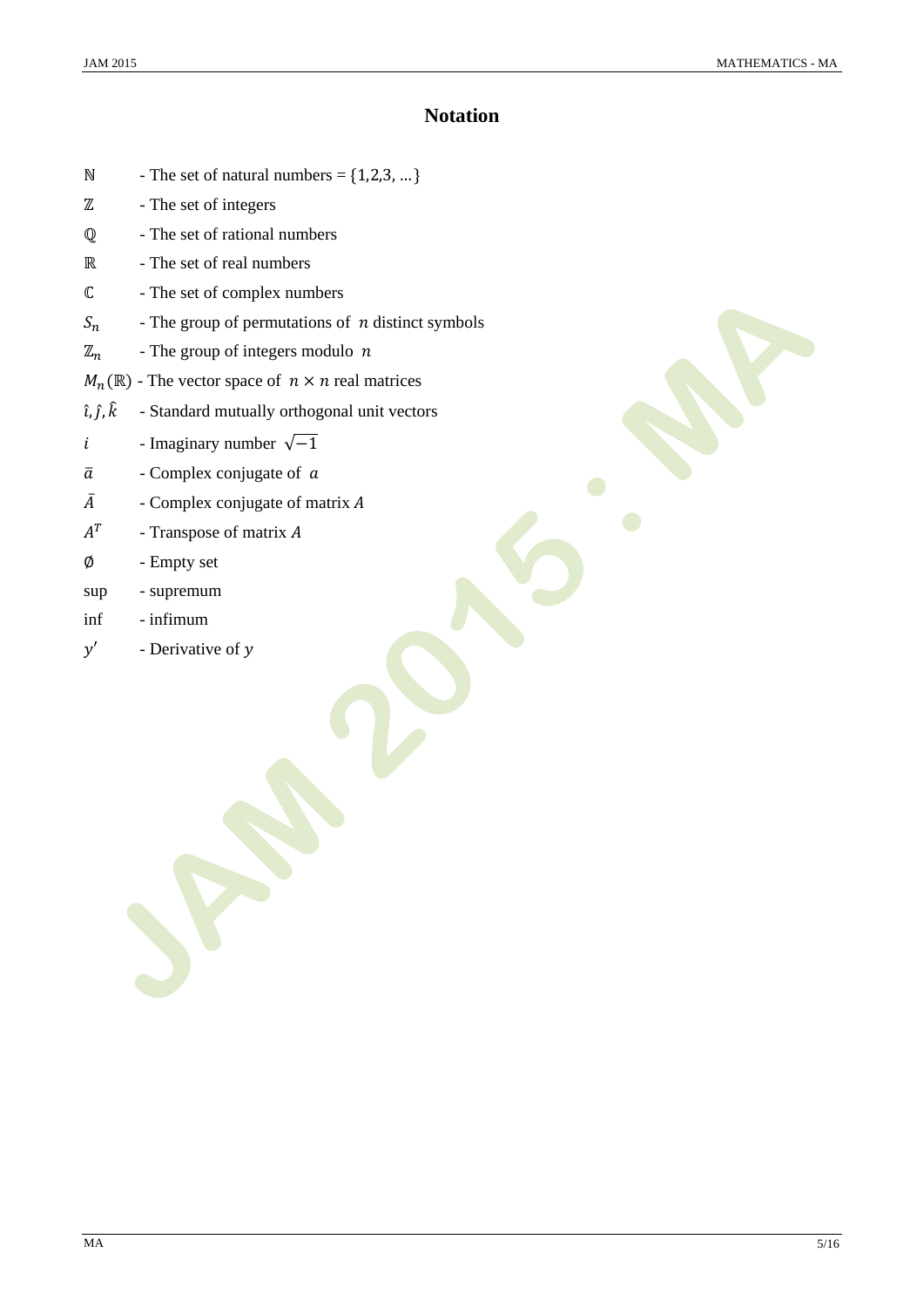# **SECTION – A MULTIPLE CHOICE QUESTIONS (MCQ)**

## **Q. 1 – Q.10 carry one mark each.**

Q.1 Suppose N is a normal subgroup of a group G. Which one of the following is true?

- (A) If  $G$  is an infinite group then  $G/N$  is an infinite group
- (B) If G is a nonabelian group then  $G/N$  is a nonabelian group
- (C) If G is a cyclic group then  $G/N$  is an abelian group

(D) If G is an abelian group then  $G/N$  is a cyclic group

Q.2 Let  $y(x) = u(x) \sin x + v(x) \cos x$  be a solution of the differential equation  $y'' + y = \sec x$ . Then  $u(x)$  is

| (A) $\ln  \cos x  + C$ | $(B) - x + C$          |
|------------------------|------------------------|
| $(C)$ $x + C$          | (D) $\ln  \sec x  + C$ |

Q.3 Let  $a, b, c, d$  be distinct non-zero real numbers with  $a + b = c + d$ . Then an eigenvalue of the matrix | a *b* 1  $c$  d 1  $\frac{1}{1}$  is

(A) 
$$
a + c
$$
 (B)  $a + b$  (C)  $a - b$  (D)  $b - d$ 

- Q.4 Let S be a nonempty subset of  $\mathbb{R}$ . If S is a finite union of disjoint bounded intervals, then which one of the following is true?
	- (A) If S is not compact, then sup  $S \notin S$  and inf  $S \notin S$
	- (B) Even if sup  $S \in S$  and inf  $S \in S$ , S need not be compact
	- (C) If sup  $S \in S$  and inf  $S \in S$ , then S is compact
	- (D) Even if S is compact, it is not necessary that sup  $S \in S$  and inf  $S \in S$

Q.5 Let  $\{x_n\}$  be a convergent sequence of real numbers. If  $x_1 > \pi + \sqrt{2}$  and  $x_{n+1} = \pi + \sqrt{x_n - \pi}$ for  $n \geq 1$ , then which one of the following is the limit of this sequence?

(A)  $\pi + 1$  (B)  $\pi + \sqrt{2}$  (C)  $\pi$  (D)  $\pi + \sqrt{\pi}$ 

- Q.6 The volume of the portion of the solid cylinder  $x^2 + y^2 \le 2$  bounded above by the surface  $z = x^2 + y^2$  and bounded below by the *xy*-plane is
	- (A)  $\pi$  (B)  $2\pi$  (C)  $3\pi$  (D)  $4\pi$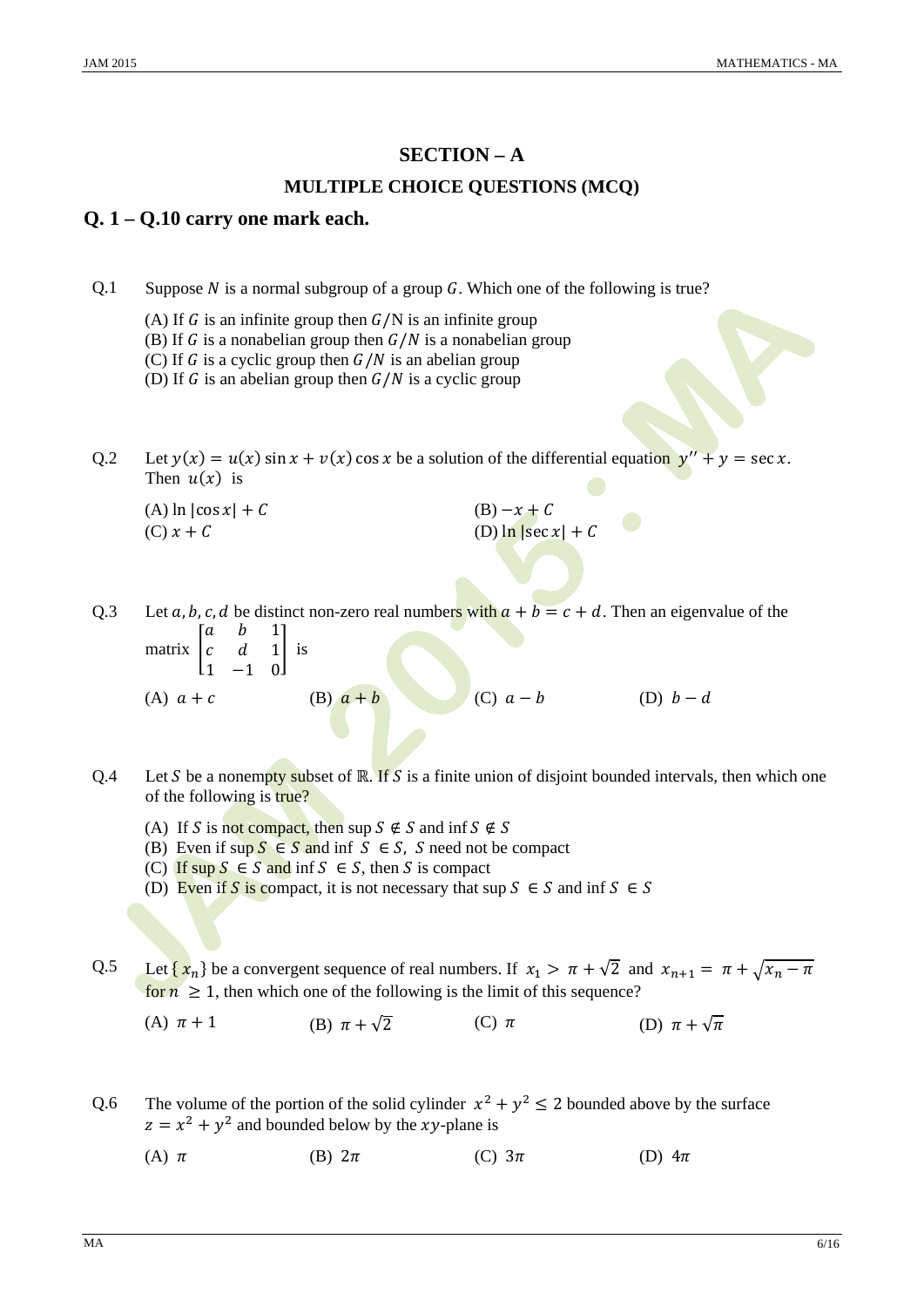- Q.7 Let  $f: \mathbb{R} \to \mathbb{R}$  be a differentiable function with  $f(0) = 0$ . If for all  $x \in \mathbb{R}$ ,  $1 < f'(x) < 2$ , then which one of the following statements is true on  $(0, \infty)$ ?
	-
	- (C)  $f$  has at least one zero (D)  $f$  is periodic
	- (A)  $f$  is unbounded (B)  $f$  is increasing and bounded
		-

Q.8 If an integral curve of the differential equation  $(y - x) \frac{dy}{dx} = 1$  passes through  $(0, 0)$  and  $(\alpha, 1)$ , then  $\alpha$  is equal to

- (A)  $2 e^{-1}$  (B)  $1 e^{-1}$  (C)  $e^{-1}$  (D)  $1 + e$
- Q.9 An integrating factor of the differential equation  $dy = 2xy^2 + y$ 
	- is
	- $(A) \frac{1}{y}$ (B)  $\frac{1}{v^2}$ (C)  $y$  (D)  $y^2$
- Q.10 Let *A* be a nonempty subset of  $\mathbb R$ . Let  $I(A)$  denote the set of interior points of *A*. Then  $I(A)$  can be

 $\frac{dy}{dx} = \frac{1}{x - 2y^3}$ 

- (A) empty
- (B) singleton
- (C) a finite set containing more than one element
- (D) countable but not finite

## **Q. 11 – Q. 30 carry two marks each.**

- Q.11 Let  $S_3$  be the group of permutations of three distinct symbols. The direct sum  $S_3 \oplus S_3$  has an element of order
	-

(A)  $\overline{4}$  (B) 6 (C) 9 (D) 18

Q.12 The orthogonal trajectories of the family of curves  $y = C_1 x^3$  are

| (A) $2x^2 + 3y^2 = C_2$ | (B) $3x^2 + y^2 = C_2$ |
|-------------------------|------------------------|
| (C) $3x^2 + 2y^2 = C_2$ | (D) $x^2 + 3y^2 = C_2$ |

- Q.13 Let G be a nonabelian group. Let  $\alpha \in G$  have order 4 and let  $\beta \in G$  have order 3. Then the order of the element  $\alpha\beta$  in G
	- (A) is  $6$  (B) is 12

- (C) is of the form  $12k$  for  $k \ge 2$  (D) need not be finite
-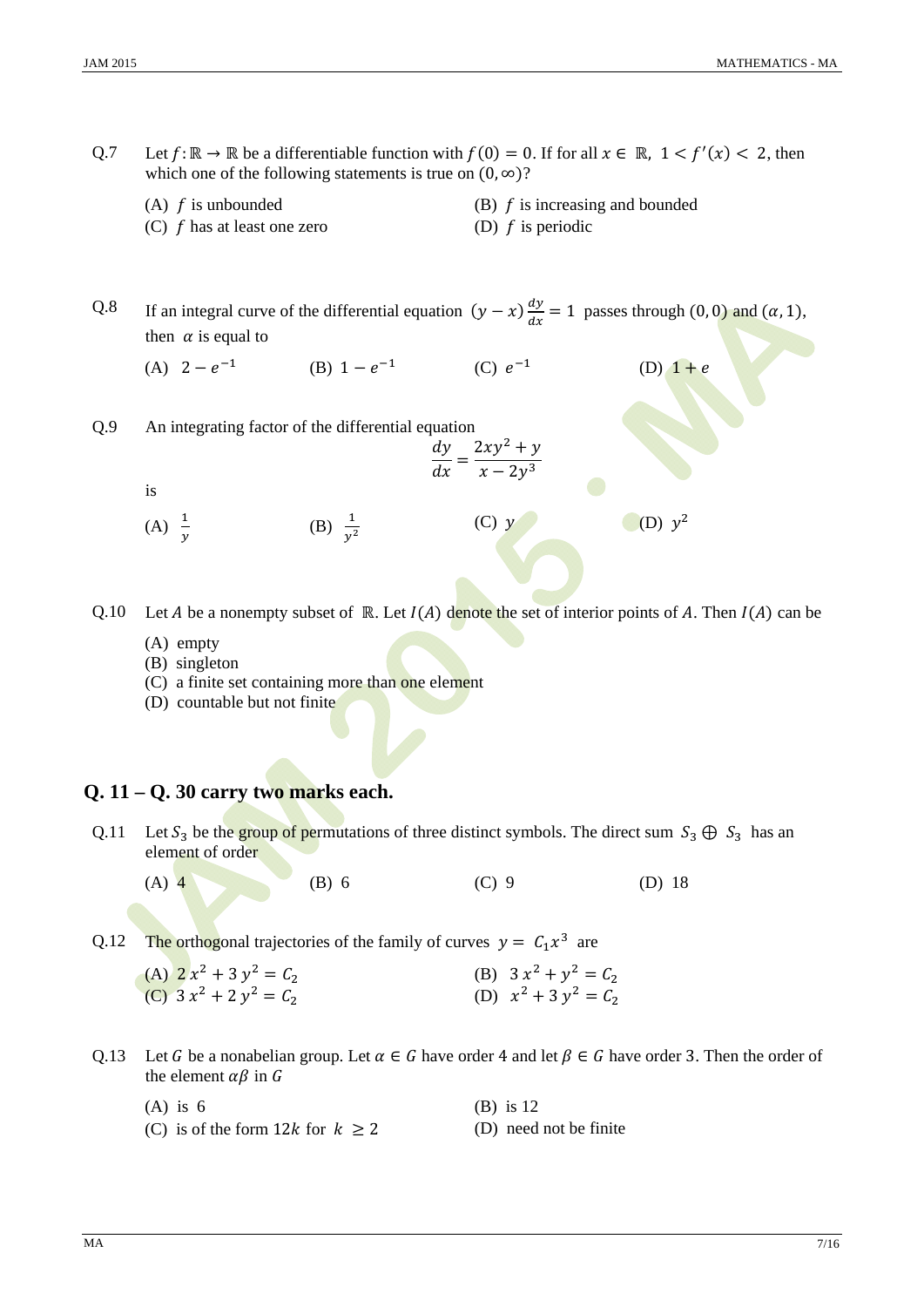Q.14 Let S be the bounded surface of the cylinder  $x^2 + y^2 = 1$  cut by the planes  $z = 0$  and  $z = 1 + x$ . Then the value of the surface integral  $\iint_S 3z^2 d\sigma$  is equal to

(A) 
$$
\int_0^{2\pi} (1 + \cos \theta)^3 d\theta
$$
  
\n(B)  $\int_0^{2\pi} \sin \theta \cos \theta (1 + \cos \theta)^2 d\theta$   
\n(C)  $\int_0^{2\pi} (1 + 2 \cos \theta)^3 d\theta$   
\n(D)  $\int_0^{2\pi} \sin \theta \cos \theta (1 + 2 \cos \theta)^2 d\theta$ 

Q.15 Suppose that the dependent variables z and w are functions of the independent variables  $\boldsymbol{x}$  and y, defined by the equations  $f(x, y, z, w) = 0$  and  $g(x, y, z, w) = 0$ , where  $f_z g_w - f_w g_z = 1$ . Which one of the following is correct?

(A) 
$$
z_x = f_w g_x - f_x g_w
$$
  
\n(B)  $z_x = f_x g_w - f_w g_x$   
\n(C)  $z_x = f_z g_x - f_x g_z$   
\n(D)  $z_x = f_z g_w - f_z g_x$ 

Q.16

- Let  $A = \begin{bmatrix} 0 & 1-i \\ -1-i & i \end{bmatrix}$  and  $B = A^T \overline{A}$ . Then
- (A) an eigenvalue of  $B$  is purely imaginary
- (B) an eigenvalue of  $\vec{A}$  is zero
- (C) all eigenvalues of  $B$  are real
- (D)  $\Lambda$  has a non-zero real eigenvalue

Q.17 The limit

 $\lim_{x \to 0+}$ 

(A) 0 (B)  $\frac{1}{8}$ 

is equal to

Q.18 Let  $P_2(\mathbb{R})$  be the vector space of polynomials in x of degree at most 2 with real coefficients. Let  $M_2(\mathbb{R})$  be the vector space of  $2 \times 2$  real matrices. If a linear transformation  $T: P_2(\mathbb{R}) \to M_2(\mathbb{R})$ is defined as

$$
T(f) = \begin{bmatrix} f(0) - f(2) & 0 \\ 0 & f(1) \end{bmatrix}
$$

 $\frac{1}{\sin^2 x} \int_{\frac{x}{}}^{x} \sin^{-1} t \, dt$  $\chi$  $\chi$ ଶ

 $(C)$   $\frac{1}{4}$ 

 $\frac{1}{4}$  (D)  $\frac{3}{8}$ 

then

- (A)  $T$  is one-one but not onto
- (B)  $T$  is onto but not one-one
- (C) Range  $(T) = \text{span} \left\{ \begin{bmatrix} 0 & 0 \\ 0 & 1 \end{bmatrix}, \begin{bmatrix} -2 & 0 \\ 0 & 1 \end{bmatrix} \right\}$
- (D) Null (*T*) = span  $\{x^2 2x, 1 x\}$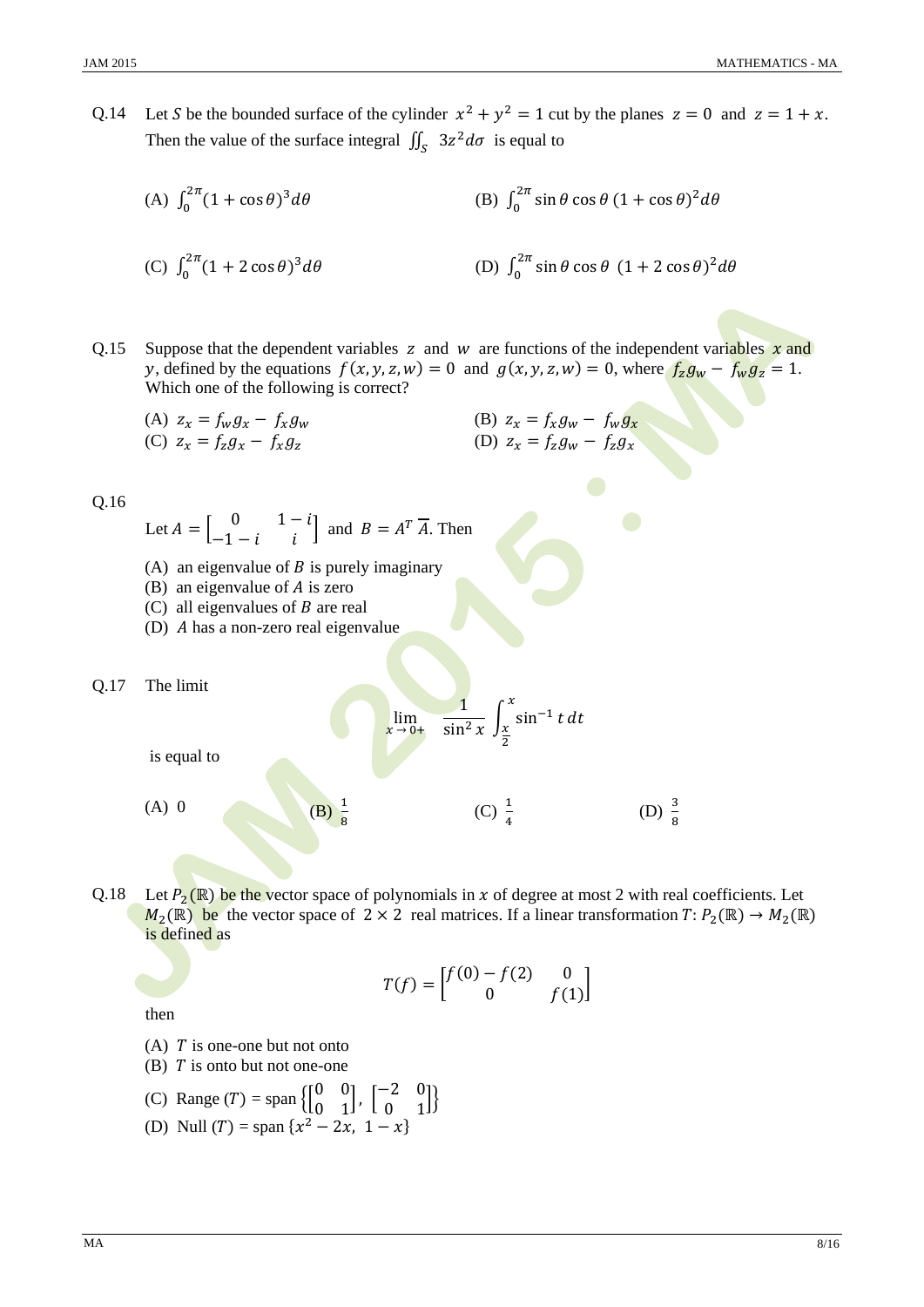Let  $B_1 = \{(1, 2), (2, -1)\}\$  and  $B_2 = \{(1, 0), (0, 1)\}\$  be ordered bases of  $\mathbb{R}^2$ . If  $T: \mathbb{R}^2 \to \mathbb{R}^2$  is a linear transformation such that  $[T]_{B_1,B_2}$ , the matrix of  $T$  with respect to  $B_1$  and  $B_2$ , is  $\begin{bmatrix} 4 & 3 \\ 2 & -4 \end{bmatrix}$ , then  $T(5, 5)$  is equal to

(A)  $(-9, 8)$  (B)  $(9, 8)$  (C)  $(-15, -2)$  (D)  $(15, 2)$ 

Q.20

Let  $S = \bigcap_{n=1}^{\infty} \left( \left[ 0, \frac{1}{2n+1} \right] \cup \left[ \frac{1}{2n}, 1 \right] \right)$ . Which one of the following statements is **FALSE**?

(A) There exist sequences  $\{a_n\}$  and  $\{b_n\}$  in [0,1] such that  $S = [0, 1] \setminus \bigcup_{n=1}^{\infty} (a_n, b_n)$ 

- (B)  $\lceil 0, 1 \rceil \$  is an open set
- (C) If  $A$  is an infinite subset of  $S$ , then  $A$  has a limit point
- (D) There exists an infinite subset of  $S$  having no limit points
- Q.21 Let  $f: \mathbb{R} \to \mathbb{R}$  be a strictly increasing continuous function. If  $\{a_n\}$  is a sequence in [0, 1], then the sequence  $\{f(a_n)\}\$ is
	- (A) increasing (B) bounded
	-

(C) convergent (D) not necessarily bounded

### Q.22

Which one of the following statements is true for the series  $\sum_{n=1}^{\infty} (-1)^n \frac{(2n)!}{n^{2n}}$  $\sum_{n=1}^{\infty} (-1)^n \frac{(2n)!}{n^{2n}}$ ?

- (A) The series converges conditionally but not absolutely
- (B) The series converges absolutely
- (C) The sequence of partial sums of the series is bounded but not convergent
- (D) The sequence of partial sums of the series is unbounded

Q.23

The sequence  $\cos\left(\frac{1}{2}\right)$  $\frac{1}{2}$ tan<sup>-1</sup> $\left(-\frac{n}{2}\right)^n$ } is

- (A) monotone and convergent
- (B) monotone but not convergent
- (C) convergent but not monotone
- (D) neither monotone nor convergent

### Q.24

 $(A) \frac{2}{3}$ 

If  $y(t)$  is a solution of the differential equation  $y'' + 4y = 2e^t$ , then

\n is equal to\n 
$$
\lim_{t \to \infty} e^{-t} y(t)
$$
\n

\n\n (A)  $\frac{2}{3}$     \n (B)  $\frac{2}{5}$     \n (C)  $\frac{2}{7}$     \n (D)  $\frac{2}{9}$ \n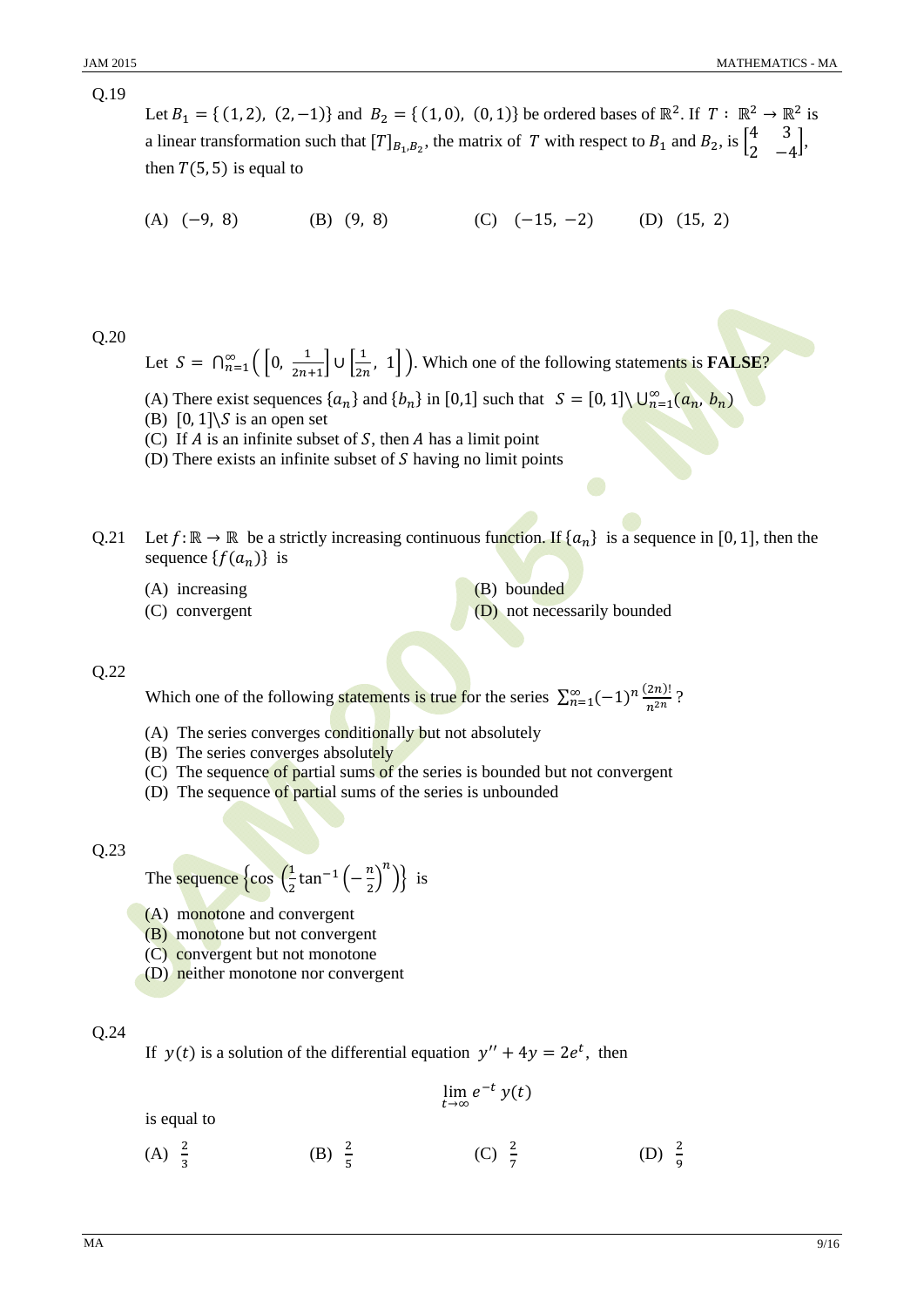

For what real values of x and y, does the integral  $\int_x^y (6 - t - t^2) dt$  attain its maximum?

(A)  $x = -3$ ,  $y = 2$ (A)  $x = -3$ ,  $y = 2$ <br>
(C)  $x = -2$ ,  $y = 2$ <br>
(D)  $x = -3$ ,  $y = 4$ 

Q.26 The area of the planar region bounded by the curves  $x = 6y^2 - 2$  and  $x = 2y^2$  is

(A)  $\frac{\sqrt{2}}{2}$ (B)  $\frac{2\sqrt{2}}{2}$  $\frac{\sqrt{2}}{3}$  (C)  $\frac{4\sqrt{2}}{3}$ (D)  $\sqrt{2}$ 

Q.27

For  $n \ge 2$ , let  $f_n: \mathbb{R} \to \mathbb{R}$  be given by  $f_n(x) = x^n \sin x$ . Then at  $x = 0$ ,  $f_n$  has a

- (A) local maximum if  $n$  is even
- (B) local maximum if  $n$  is odd
- (C) local minimum if  $n$  is even
- (D) local minimum if  $n$  is odd

Q.28

For  $m, n \in \mathbb{N}$ , define  $f_{m,n}(x) = \begin{cases} x^m \sin\left(\frac{1}{x^n}\right), & x \neq 0 \end{cases}$ 0  $x = 0$ Then at  $x = 0$ ,  $f_{m,n}$  is

- (A) differentiable for each pair  $m, n$  with  $m > n$
- (B) differentiable for each pair  $m, n$  with  $m \leq n$
- (C) not differentiable for each pair  $m, n$  with  $m > n$
- (D) not differentiable for each pair  $m, n$  with  $m < n$

#### Q.29

Let G and H be nonempty subsets of R, where G is connected and  $G \cup H$  is not connected. Which one of the following statements is true for all such  $G$  and  $H$ ?

- (A) If  $G \cap H = \emptyset$ , then H is connected
- (B) If  $G \cap H = \emptyset$ , then H is not connected
- (C) If  $G \cap H \neq \emptyset$ , then H is connected
- (D) If  $G \cap H \neq \emptyset$ , then H is not connected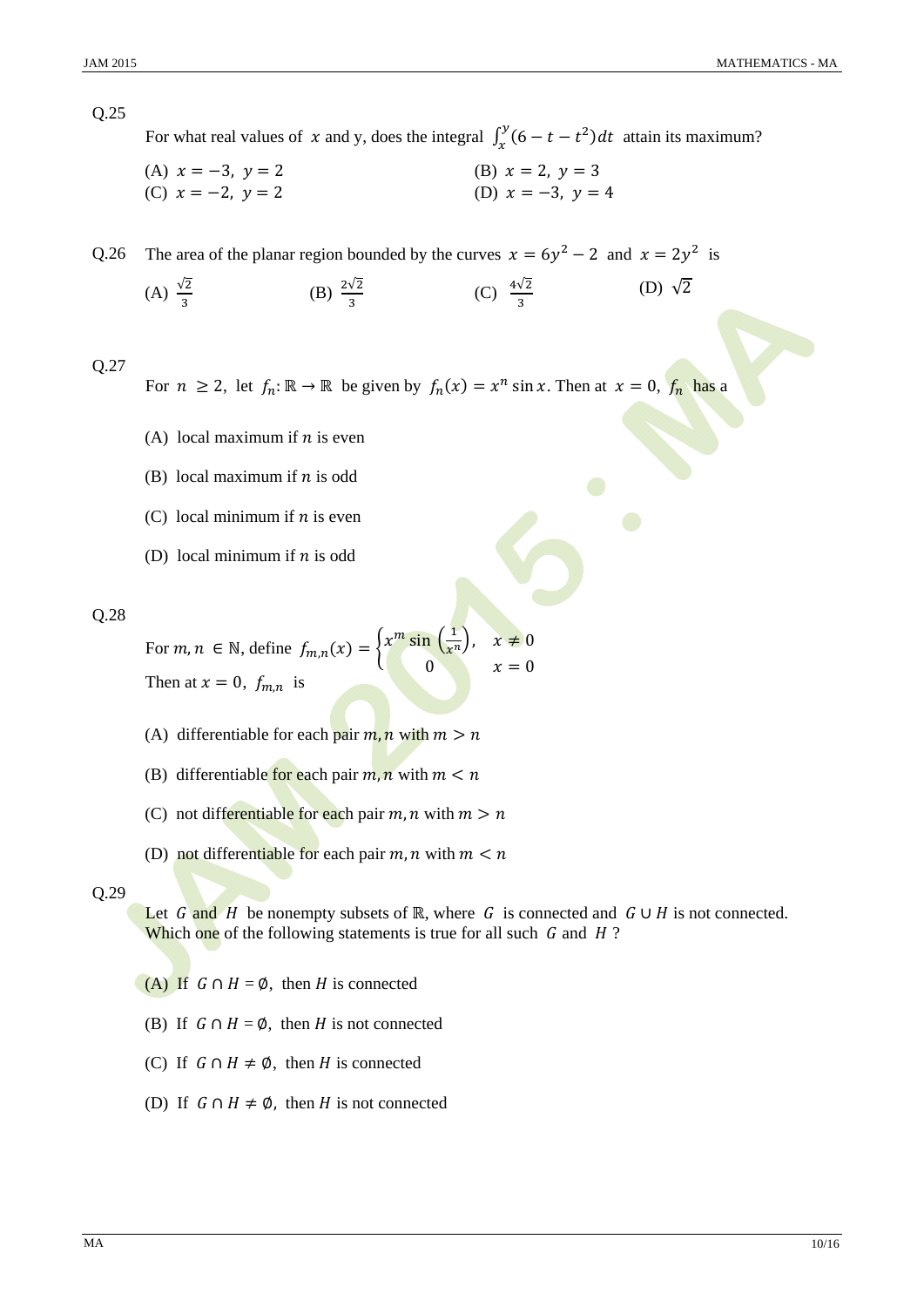Q.30

Let  $f: \{ (x, y) \in \mathbb{R}^2 : x > 0, y > 0 \} \rightarrow \mathbb{R}$  be given by

$$
f(x,y) = x^{\frac{1}{3}}y^{\frac{-4}{3}}\tan^{-1}\left(\frac{y}{x}\right) + \frac{1}{\sqrt{x^2 + y^2}}
$$

Then the value of

$$
g(x,y) = \frac{x f_x(x,y) + y f_y(x,y)}{f(x,y)}
$$

- (A) changes with x but not with  $\gamma$
- (B) changes with  $y$  but not with  $x$
- (C) changes with  $x$  and also with  $y$
- (D) neither changes with  $x$  nor with  $y$

## **SECTION - B**

## **MULTIPLE SELECT QUESTIONS (MSQ)**

## **Q. 1 – Q. 10 carry two marks each.**

Q.1

Let  $f: \mathbb{R} \to \mathbb{R}$  be a function defined by  $f(x) = \int_{-5}^{x} (t-1)^3 dt$ . In which of the following interval(s),  $f$  takes the value 1?

(A)  $[-6, 0]$  (B)  $[-2, 4]$  (C)  $[2, 8]$  (D)  $[6, 12]$ 

Q.2

Which of the following statements is (are) true?

- (A)  $\mathbb{Z}_2 \oplus \mathbb{Z}_3$  is isomorphic to  $\mathbb{Z}_6$
- (B)  $\mathbb{Z}_3 \oplus \mathbb{Z}_3$  is isomorphic to  $\mathbb{Z}_9$
- (C)  $\mathbb{Z}_4 \oplus \mathbb{Z}_6$  is isomorphic to  $\mathbb{Z}_{24}$
- (D)  $\mathbb{Z}_2 \oplus \mathbb{Z}_3 \oplus \mathbb{Z}_5$  is isomorphic to  $\mathbb{Z}_{30}$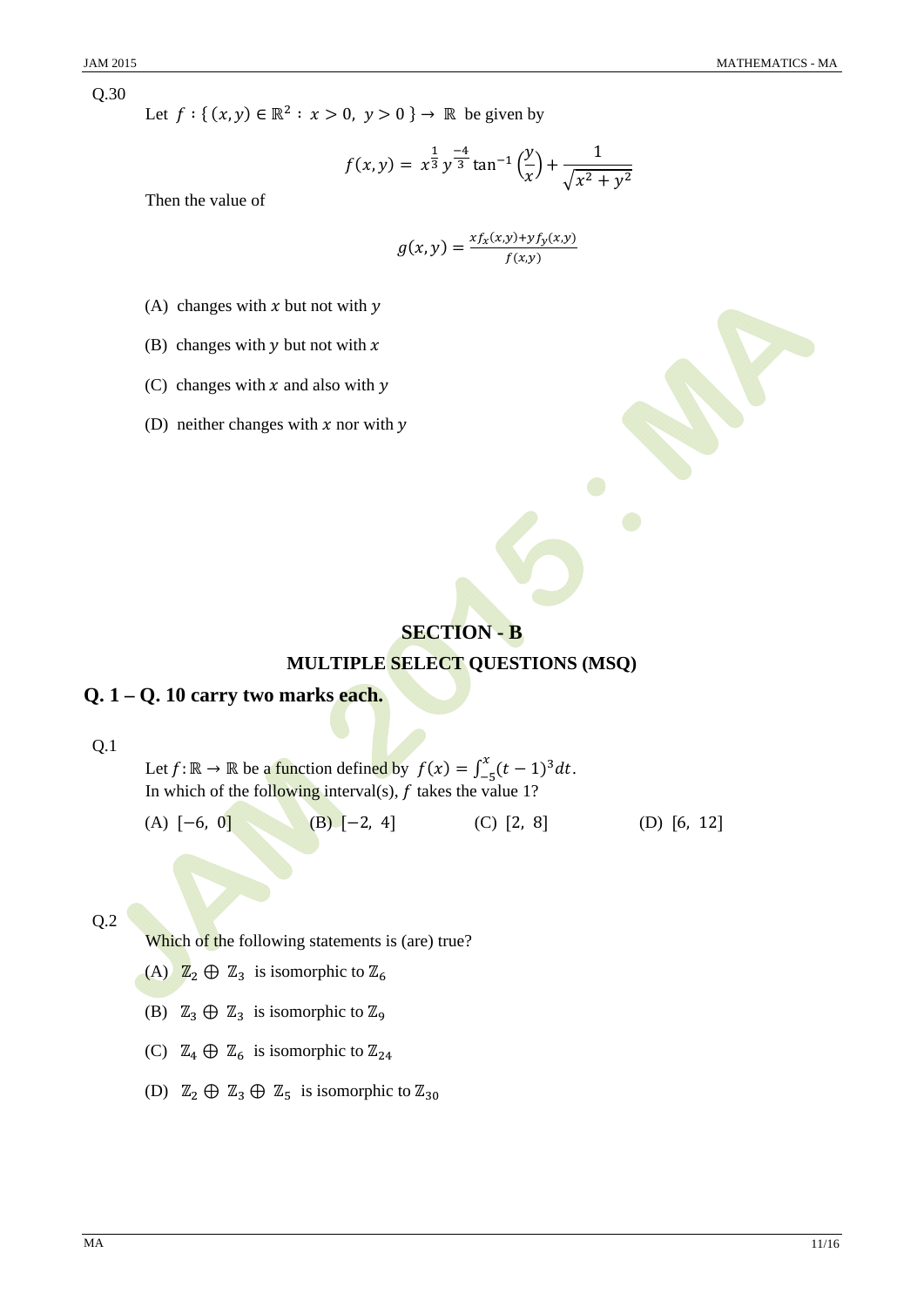Q.3

## Which of the following conditions implies (imply) the convergence of a sequence  $\{x_n\}$  of real numbers?

- (A) Given  $\varepsilon > 0$  there exists an  $n_0 \in \mathbb{N}$  such that for all  $n \ge n_0$ ,  $|x_{n+1} x_n| < \varepsilon$
- (B) Given  $\varepsilon > 0$  there exists an  $n_0 \in \mathbb{N}$  such that for all  $n \ge n_0$ ,  $\frac{1}{(n+1)^2} |x_{n+1} x_n| < \varepsilon$
- (C) Given  $\varepsilon > 0$  there exists an  $n_0 \in \mathbb{N}$  such that for all  $n \ge n_0$ ,  $(n+1)^2 |x_{n+1} x_n| < \varepsilon$
- (D) Given  $\varepsilon > 0$  there exists an  $n_0 \in \mathbb{N}$  such that for all  $m, n$  with  $m > n \ge n_0$ ,  $|x_m x_n| < \varepsilon$

Q.4

Let  $\vec{F}$  be a vector field given by  $\vec{F}(x, y, z) = -y \hat{i} + 2 x y \hat{j} + z^3 \hat{k}$ , for  $(x, y, z) \in \mathbb{R}^3$ . If C is the curve of intersection of the surfaces  $x^2 + y^2 = 1$  and  $y + z = 2$ , then which of the following is (are) equal to  $\left| \int_C \vec{F} \cdot d\vec{r} \right|$  ?

(A) 
$$
\int_0^{2\pi} \int_0^1 (1 + 2r \sin \theta) r dr d\theta
$$
 (B)  $\int_0^{2\pi} \left(\frac{1}{2} + \frac{2}{3} \sin \theta\right) d\theta$ 

(C) 
$$
\int_0^{2\pi} \int_0^1 (1 + 2r \sin \theta) dr d\theta
$$
 (D)  $\int_0^{2\pi} (1 + \sin \theta) d\theta$ 

$$
(D) \int^{2\pi} (1 + \sin \theta) d\theta
$$

 $\bf{0}$ 

Q.5

Let V be the set of 2  $\times$  2 matrices  $\begin{bmatrix} 2 & 1 & 0 & 0 \\ a_{21} & a_{22} & a_{22} \end{bmatrix}$  $\begin{bmatrix} a_{11} & a_{12} \end{bmatrix}$ with complex entries such that  $a_{11} + a_{22} = 0$ . Let W be the set of matrices in **V** with  $a_{12} + \overline{a_{21}} = 0$ . Then, under usual matrix addition and scalar multiplication, which of the following is (are) true?

- (A)  $V$  is a vector space over  $\mathbb C$
- (B) *W* is a vector space over  $\mathbb C$
- (C)  $V$  is a vector space over  $\mathbb R$
- (D) *W* is a vector space over  $\mathbb R$

Q.6

The initial value problem

$$
y' = \sqrt{y}, \ y(0) = \alpha, \ \alpha \ge 0
$$

has

- (A) at least two solutions if  $\alpha = 0$
- (B) no solution if  $\alpha > 0$
- (C) at least one solution if  $\alpha > 0$
- (D) a unique solution if  $\alpha = 0$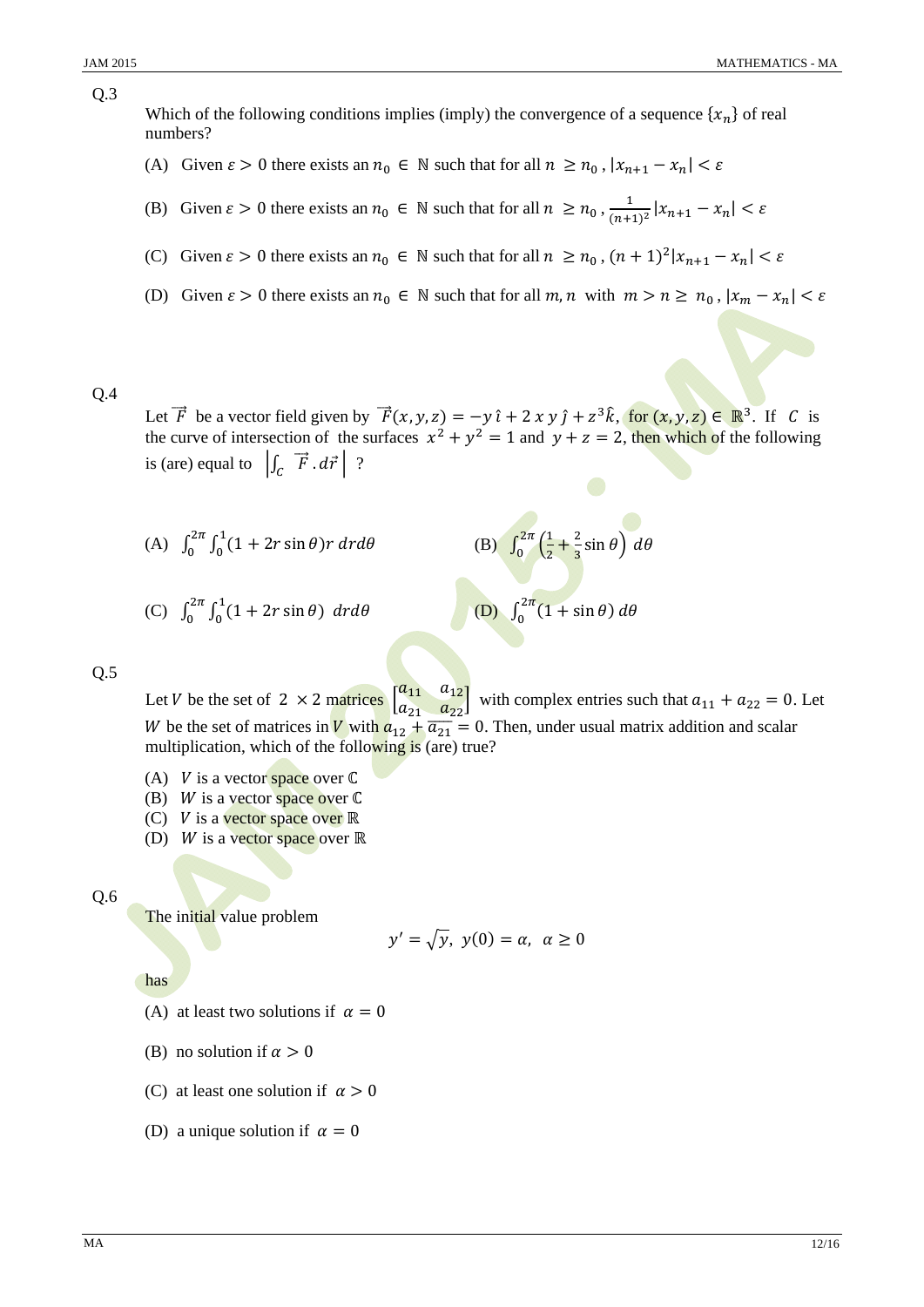- Q.7 Which of the following statements is (are) true on the interval  $\left(0, \frac{\pi}{2}\right)$ ?
	- (A)  $\cos x < \cos(\sin x)$  (B)  $\tan x < x$

(C) 
$$
\sqrt{1+x}
$$
 < 1 +  $\frac{x}{2} - \frac{x^2}{8}$  (D)  $\frac{1-x^2}{2} < \ln(2+x)$ 

Q.8 Let  $f: \mathbb{R}^2 \to \mathbb{R}$  be defined by

$$
f(x,y) = \begin{cases} xy \frac{x^2 - y^2}{x^2 + y^2}, & (x,y) \neq (0,0) \\ 0, & (x,y) = (0,0) \end{cases}
$$

At  $(0, 0)$ ,

- (A)  $f$  is not continuous
- (B) f is continuous, and both  $f_x$  and  $f_y$  exist
- (C)  $f$  is differentiable
- (D)  $f_x$  and  $f_y$  exist but f is not differentiable

Q.9

Let  $f, g : [0, 1] \rightarrow [0, 1]$  be functions. Let  $R(f)$  and  $R(g)$  be the ranges of f and g, respectively. Which of the following statements is (are) true?

- (A) If  $f(x) \leq g(x)$  for all  $x \in [0, 1]$ , then sup  $R(f) \leq \inf R(g)$
- (B) If  $f(x) \le g(x)$  for some  $x \in [0, 1]$ , then inf  $R(f) \le \sup R(g)$
- (C) If  $f(x) \leq g(y)$  for some  $x, y \in [0, 1]$ , then inf  $R(f) \leq \sup R(g)$
- (D) If  $f(x) \le g(y)$  for all  $x, y \in [0, 1]$ , then sup  $R(f) \le \inf R(g)$

### Q.10

Let  $f: (-1, 1) \rightarrow \mathbb{R}$  be the function defined by

$$
f(x) = x^2 e^{1/(1-x^2)}
$$

Then

- (A)  $f$  is decreasing in  $(-1, 0)$  (B)  $f$  is increasing in  $(0, 1)$
- (C)  $f(x) = 1$  has two solutions in  $(-1, 1)$  (D)  $f(x) = 1$  has no solutions in  $(-1, 1)$
-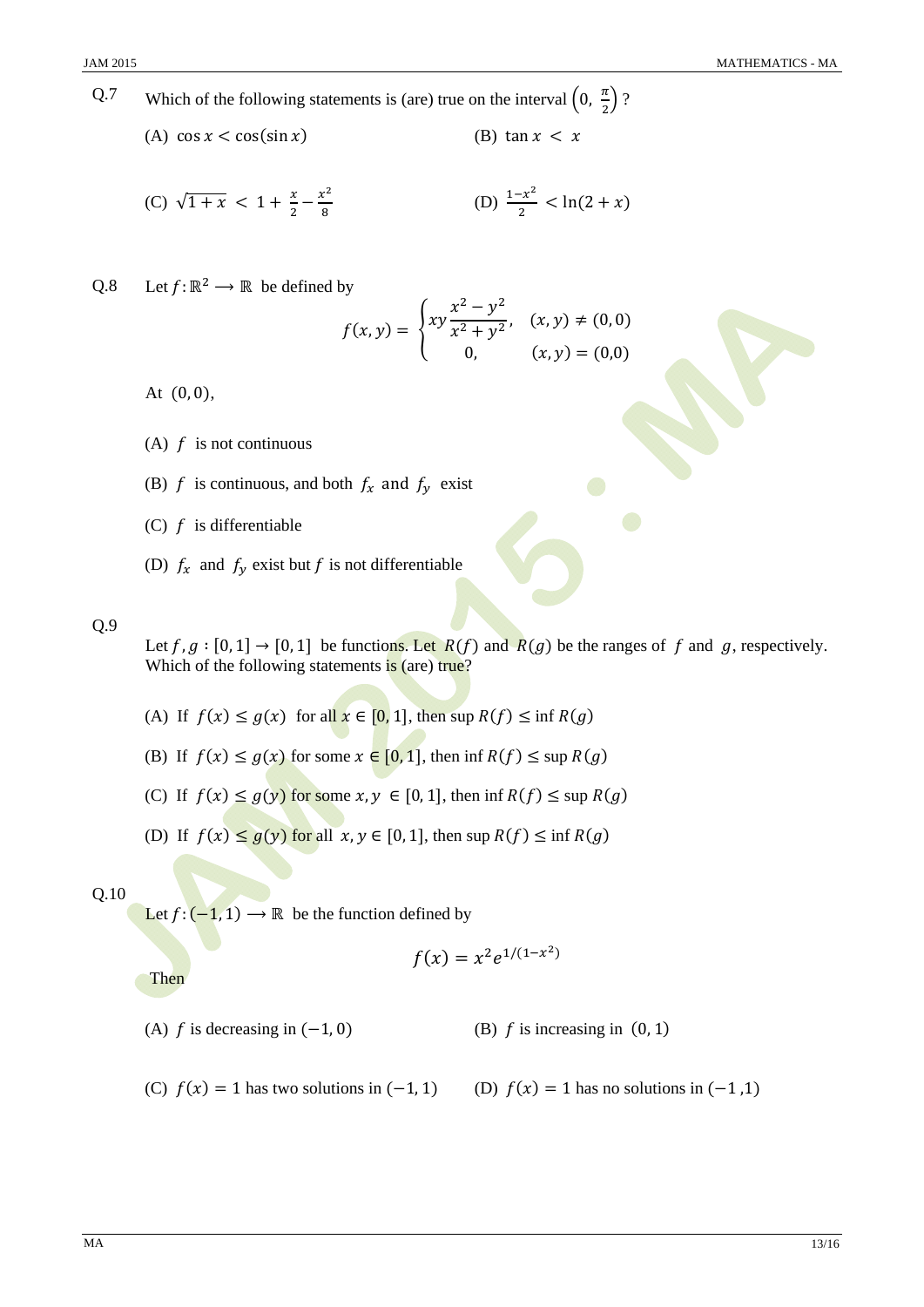## **SECTION - C**

## **NUMERICAL ANSWER TYPE (NAT)**

## $Q. 1 - Q. 10$  carry one mark each.

### $Q.1$

Let C be the straight line segment from  $P(0, \pi)$  to  $Q\left(4, \frac{\pi}{2}\right)$ , in the xy-plane. Then the value of 

## $Q.2$

Let S be the portion of the surface  $z = \sqrt{16 - x^2}$  bounded by the planes  $x = 0$ ,  $x = 2$ ,  $y = 0$ , and  $y = 3$ . The surface area of S, correct upto three decimal places, is

## $Q.3$

## $Q.4$

Let  $f: \mathbb{R}^2 \to \mathbb{R}$  be defined by

$$
f(x,y) = \begin{cases} \left(1 + \frac{x}{y}\right)^2, & y \neq 0\\ 0, & y = 0 \end{cases}
$$

If the directional derivative of f at (0,0) exists along the direction  $\cos \alpha \hat{i} + \sin \alpha \hat{j}$ , where  $\sin \alpha \neq 0$ , then the value of  $\cot \alpha$  is

 $Q.5$ 

Let  $f: \mathbb{R}^3 \longrightarrow \mathbb{R}$  be defined by

$$
f(x, y, z) = \sin x + 2 e^{\frac{y}{2}} + z^2
$$

The maximum rate of change of f at  $(\frac{\pi}{4}, 0, 1)$ , correct upto three decimal places, is

 $Q.6$ 

If the power series

$$
\sum_{n=0}^{\infty} \frac{n!}{n^n} x^{2n}
$$

converges for  $|x| < c$  and diverges for  $|x| > c$ , then the value of c, correct upto three decimal 

#### $Q.7$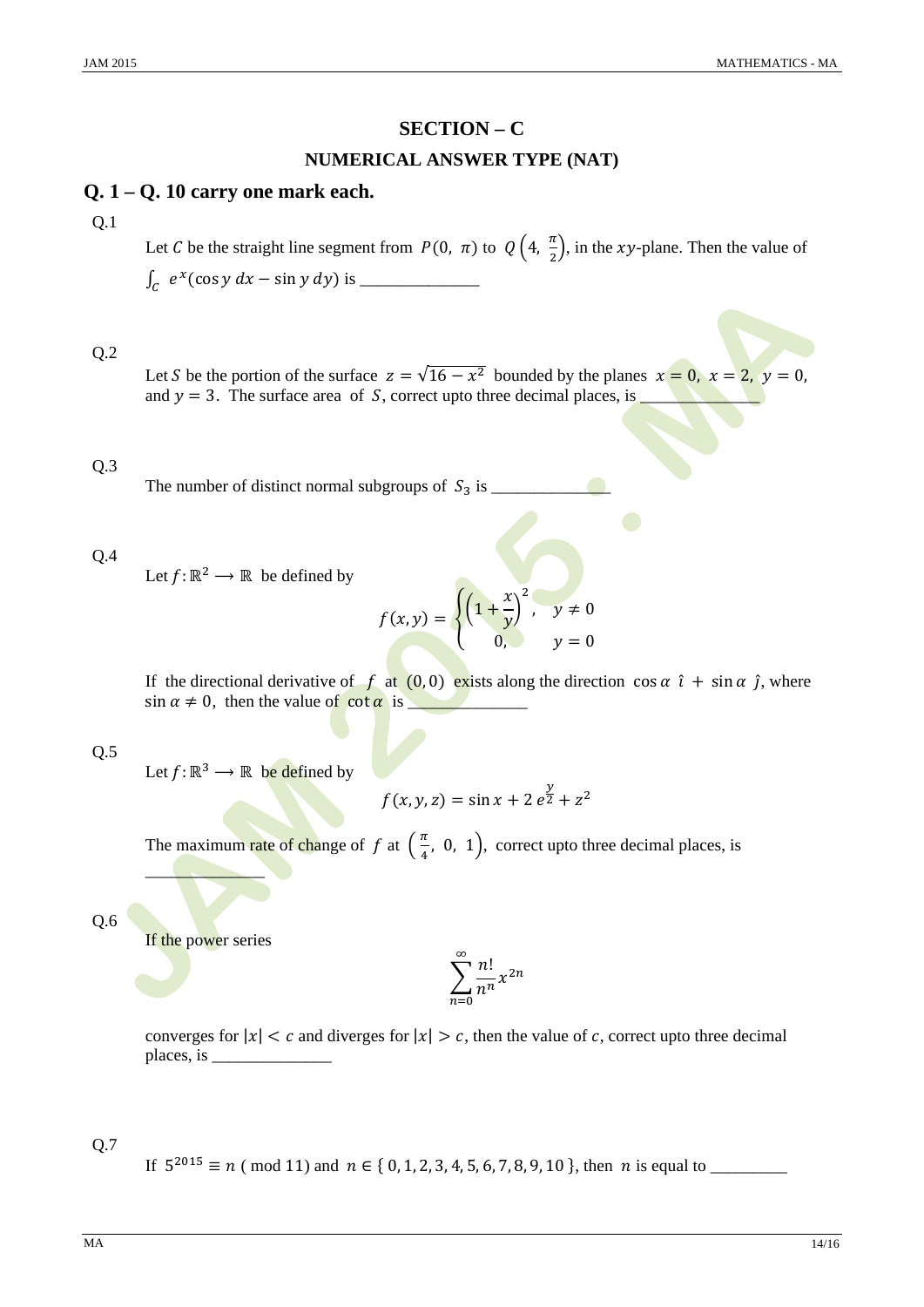#### $O.8$

If the set  $\begin{bmatrix} x & -x \\ -1 & 0 \end{bmatrix}$ ,  $\begin{bmatrix} 0 & -1 \\ x & x \end{bmatrix}$ ,  $\begin{bmatrix} 1 & -1 \\ 1 & 0 \end{bmatrix}$  is linearly dependent in the vector space of all  $2 \times 2$  matrices with real entries, then x is equal to  $\overline{\phantom{a}}$ 

## $Q.9$

Let  $f: \mathbb{R} \longrightarrow \mathbb{R}$  be defined by

$$
f(x) = \begin{cases} x^6 - 1, & x \in \mathbb{Q} \\ 1 - x^6, & x \notin \mathbb{Q} \end{cases}
$$

The number of points at which  $f$  is continuous, is  $\frac{1}{f}$ 

#### $Q.10$

Let  $f: (0, 1) \to \mathbb{R}$  be a continuously differentiable function such that f' has finitely many zeros in  $(0, 1)$  and f' changes sign at exactly two of these points. Then for any  $y \in \mathbb{R}$ , the maximum number of solutions to  $f(x) = y$  in (0, 1) is \_\_\_\_\_

## $Q. 11 - Q. 20$  carry two marks each.

Let R be the planar region bounded by the lines  $x = 0$ ,  $y = 0$  and the curve  $x^2 + y^2 = 4$ , in the  $Q.11$ first quadrant. Let  $C$  be the boundary of  $R$ , oriented counter-clockwise. Then the value of

$$
\oint_C \frac{x(1-y) \, dx + (x^2 - y^2) \, dy}{}
$$

- O.12 Suppose G is a cyclic group and  $\sigma, \tau \in G$  are such that order( $\sigma$ ) = 12 and order( $\tau$ ) = 21. Then the
- The limit Q.13

$$
\lim_{n \to \infty} \sum_{k=2}^{n} \frac{1}{k^3 - k}
$$

is equal to

 $is$ <sub>\_\_</sub>

Q.14 Let  $M_2(\mathbb{R})$  be the vector space of  $2 \times 2$  real matrices. Let V be a subspace of  $M_2(\mathbb{R})$  defined by

$$
V = \left\{ A \in M_2(\mathbb{R}) : A \begin{bmatrix} 0 & 2 \\ 3 & 1 \end{bmatrix} = \begin{bmatrix} 0 & 2 \\ 3 & 1 \end{bmatrix} A \right\}
$$

Then the dimension of  $V$  is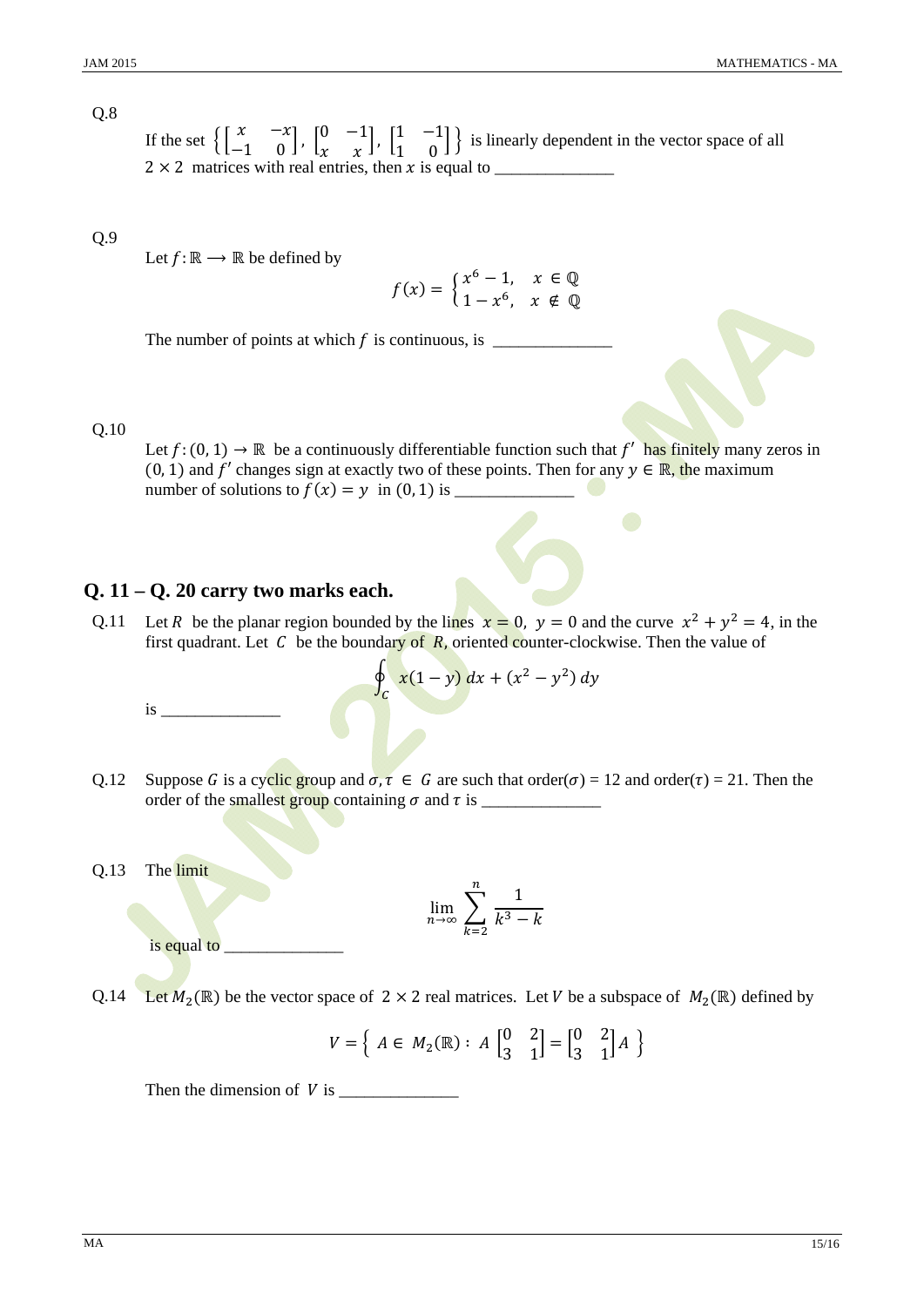Let  $f: \mathbb{R}^2 \to \mathbb{R}$  be defined by

$$
f(x,y) = \begin{cases} \frac{y}{\sin y}, & y \neq 0 \\ 1, & y = 0 \end{cases}
$$

Then the integral

$$
\frac{1}{\pi^2} \int_{x=0}^1 \int_{y=\sin^{-1}x}^{\frac{\pi}{2}} f(x, y) \, dy \, dx
$$

### $Q.16$

The coefficient of  $\left(x - \frac{\pi}{4}\right)^3$  in the Taylor series expansion of the function

$$
f(x) = 3\sin x \cos\left(x + \frac{\pi}{4}\right), \qquad x \in \mathbb{R}
$$

about the point  $\frac{\pi}{4}$ , correct upto three decimal places, is \_\_\_\_\_\_\_\_

## $Q.17$

If  $\int_0^x (e^{-t^2} + \cos t) dt$  has the power series expansion  $\sum_{n=1}^\infty a_n x^n$ , then  $a_5$ , correct upto three decimal places, is equal to \_

## 0.18

Let  $\ell$  be the length of the portion of the curve  $x = x(y)$  between the lines  $y = 1$  and  $y = 3$ , where  $x(y)$  satisfies

$$
\frac{dx}{dy} = \frac{\sqrt{1 + y^2 + y^4}}{y}, \qquad x(1) = 0
$$

The limit  $Q.19$ 

$$
\lim_{x \to 0+} \frac{9}{x} \left( \frac{1}{\tan^{-1} x} - \frac{1}{x} \right)
$$

is equal to

Q.20 Let P and Q be two real matrices of size  $4 \times 6$  and  $5 \times 4$ , respectively. If rank(Q) = 4 and 

## **END OF THE QUESTION PAPER**